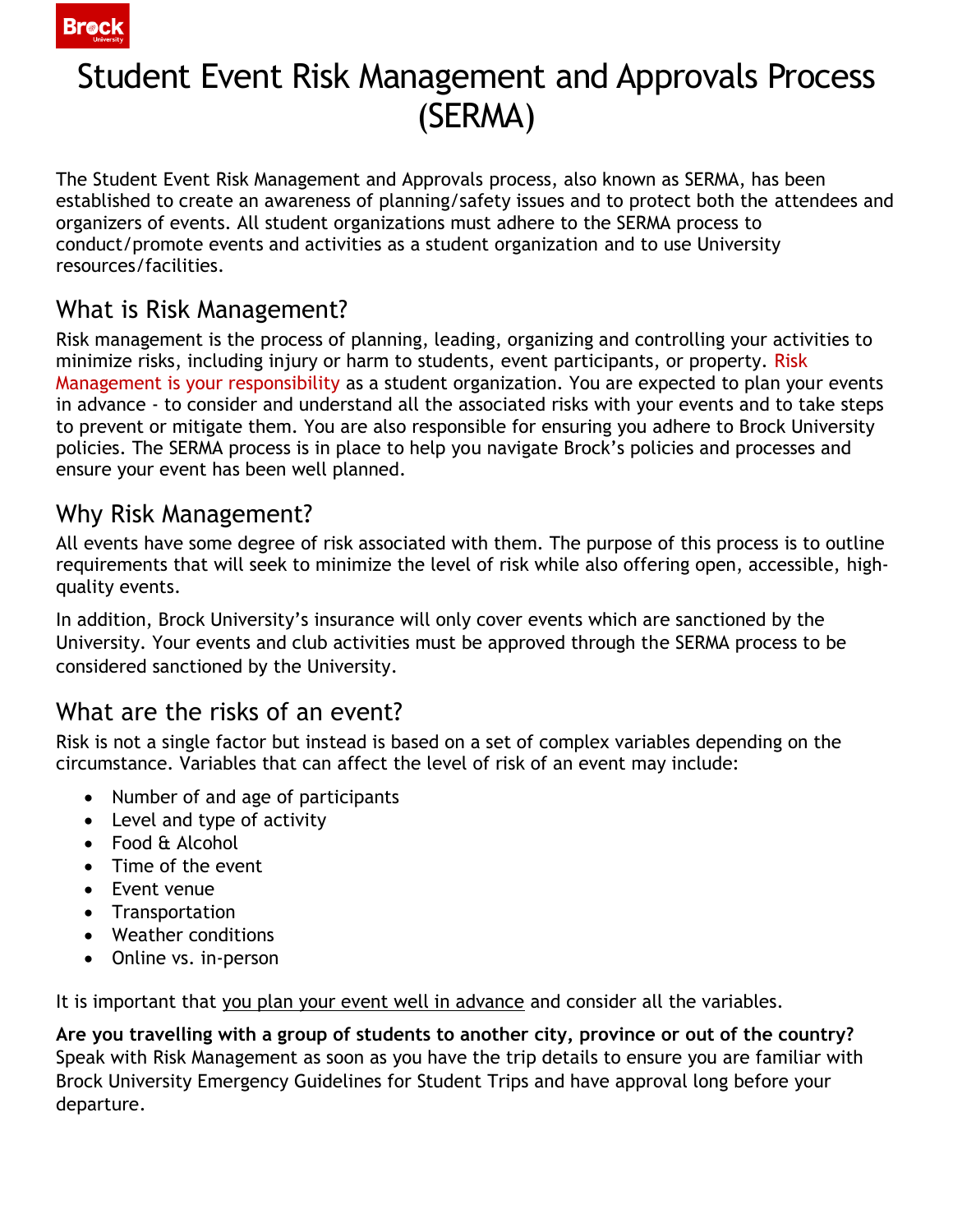

#### What events need to be approved?

All events sponsored by and/or organized by a Brock University recognized student club or group are required to be risk managed; including all events or activities that will make use of University resources – such as rooms/spaces or student organization funds. This also includes on or off-campus events, as well as in-person and virtual/online events.

Consider – would a participant attending the event associate it with a recognized Brock group or Brock University? Will attendees perceive the event as being sponsored and/or organized by the student organization? Will the activity be advertised, whether on posters, social media or word of mouth in association with Brock or the student group? If the answer is yes, then the event should be risk managed and approved through this process.

You may not advertise or promote your event anywhere until it has been approved through the SERMA process.

#### How do I get event approval?

The SERMA process is built into the Event Form on ExperienceBU. Your event should be submitted 21 business days prior and no later than 10 business days prior to the start of your event. If you are submitting club meetings, we recommend submitting 4 business days prior to the start of your event. Business days are Monday through Friday and exclude holidays.

To submit your event for approval, simply follow these steps on ExperienceBU:

- 1. In the top right, click on the 'waffle' icon  $\mathbb{H}$ , which will bring up the Explore/Manage menu
- 2. Click on **Manage**
- 3. Click on your club under "My Organizations"
- 4. Click on the menu $\equiv$
- 5. Click on **Events** and then click

As you complete the event submission on ExperienceBU, not only will you be submitting your event for approval through the required channels, but your event will also be advertised on ExperienceBU.

+ CREATE EVENT

#### What happens if I don't get event approval?

Failure to adhere to the SERMA process is a violation of the [Student Code of Conduct.](https://brocku.ca/student-life-success/wp-content/uploads/sites/220/Student-Affairs-Main-Code-of-Conduct.pdf) As such, failure to properly risk manage your event, promoting your event before approval, or holding an event without approval can result in a Class A offence notice, possible de-ratification and/or charges under the [Student Code of Conduct.](https://brocku.ca/student-life-success/wp-content/uploads/sites/220/Student-Affairs-Main-Code-of-Conduct.pdf)

#### Steps in a nutshell:

- 1. Plan your event (4-6 weeks prior to event)
- 2. Book your venue/room (3-4 weeks prior)
- 3. Submit your event in ExperienceBU and receive approval (10-21 business days prior for events; 4 business days prior for meetings)
- 4. Promote your event!

**For more information on the Student Event Risk Management Protocol and to access waivers and forms, visit brocku.ca/experiencebu/serma or e-mail serma@brocku.ca**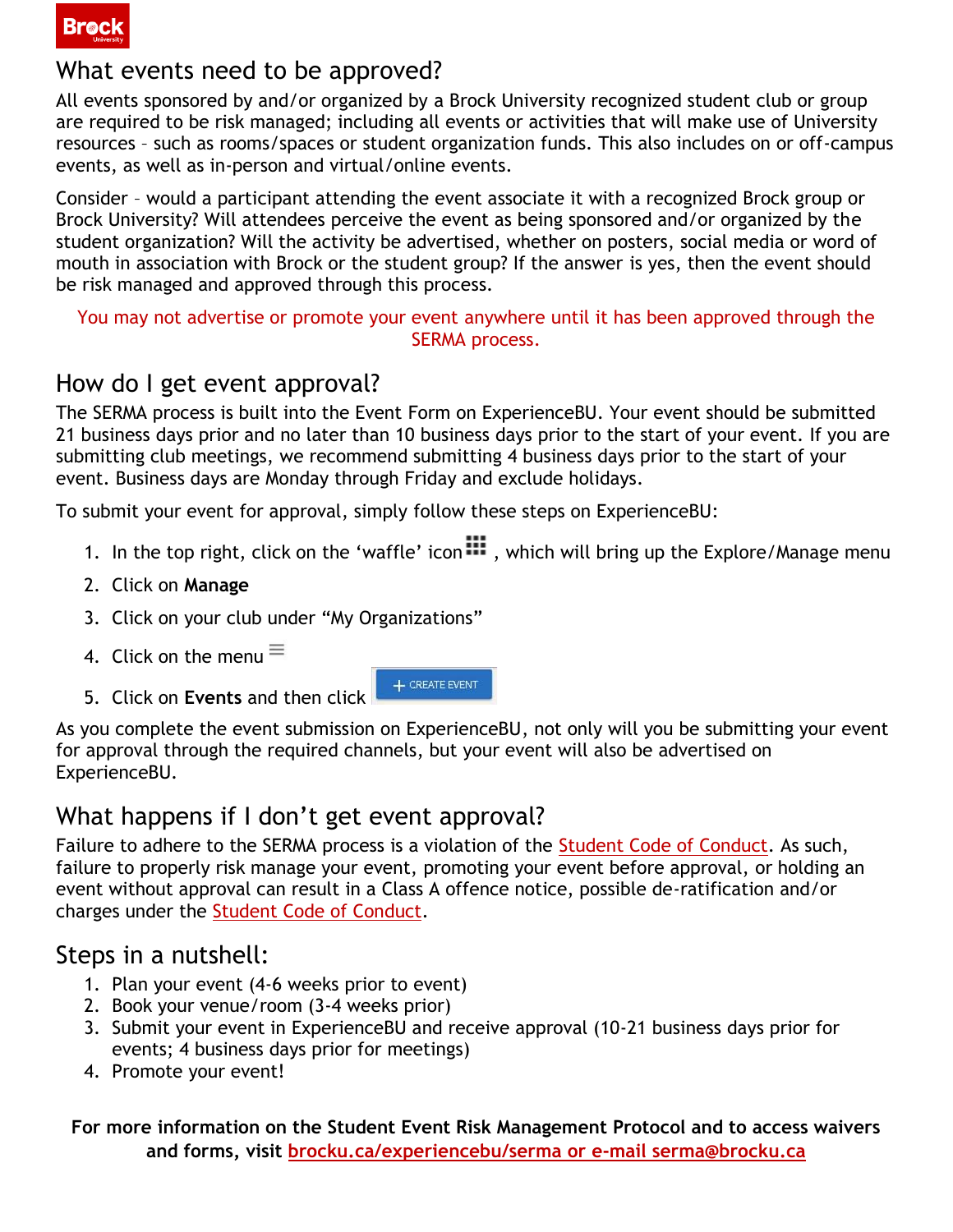

# ExperienceBU & CWC – Student Involvement Tracking

### What is ExperienceBU & the Campus-Wide Co-Curriculum (CWC)?

**ExperienceBU** is Brock's online involvement portal and events calendar. Students can find events and opportunities happening on-campus and connect with student clubs, like yours! ExperienceBU can be accessed through the Brock University mobile app or online at experiencebu.brocku.ca using your Brock login.

The **Campus-Wide Co-Curriculum (CWC)** is a collection of opportunities that are designed to help students make the most of their Brock experience. Opportunities represent key experiences, events or activities that we believe will help students to gain and foster skills in [ten different co-curricular](https://brocku.ca/experiencebu/co-curriculum/domains)  [domains.](https://brocku.ca/experiencebu/co-curriculum/domains) Students who complete the CWC are awarded the Brock University Certificate of Engagement and recognized at Convocation with red cords which signify a dedication to involvement. The CWC is accessed through ExperienceBU.

#### What and how do I track our activities?

As club executives, you and your members could be getting recognition and co-curricular credit for the events and activities you plan and participate in.

**Event/Activity Attendance** - For all club events, attendance should be taken, wherever possible, to streamline the process and validate students' experiences so they can receive CWC credit. Organizers can swipe student cards or take attendance and then upload the attendance as soon as possible to the ExperienceBU event. You may also consider using the [attendance URL feature](https://www.youtube.com/watch?v=0pPGOiMMwPU&list=PL5e0WWR1kdulFsMsfMSwJIA77eUO5kOOr&index=15) on ExperienceBU, which allows you to capture attendance by students clicking a unique link (especially helpful for virtual events). Attendance can also be provided to the ExperienceBU team by emailing your attendance lists to [experiencebu@brocku.ca.](mailto:experiencebu@brocku.ca) Note that capturing Brock student emails is required to grant co-curricular credit in the CWC.

**Self-Reported Experiences** - Some experiences are not event based. In this case, you and your club members can [self-report your experience in the Campus-Wide Co-Curriculum \(CWC\)](https://www.youtube.com/watch?v=We_19-Dxw8U) and provide some verification for the completion of the item.

One example of a self-reported experience which some club executives and members can work towards through their club involvement is the "Complete 40 hours of community service" in the Community Engagement domain of the CWC. If your club executives and members are volunteering in the community (outside of Brock – volunteering on campus doesn't count) as part of getting involved with your club, be sure to track the hours spent engaging in these activities. Once your executives/members achieve 40 hours of community service, they can self-report their experience to earn CWC credit.

**Lists** – Credit can be given for some co-curricular items through lists provided to ExperienceBU. For example, sending a list of your current, active club members can allow these individuals to earn CWC credit for "Be a member of a Brock recognized club".